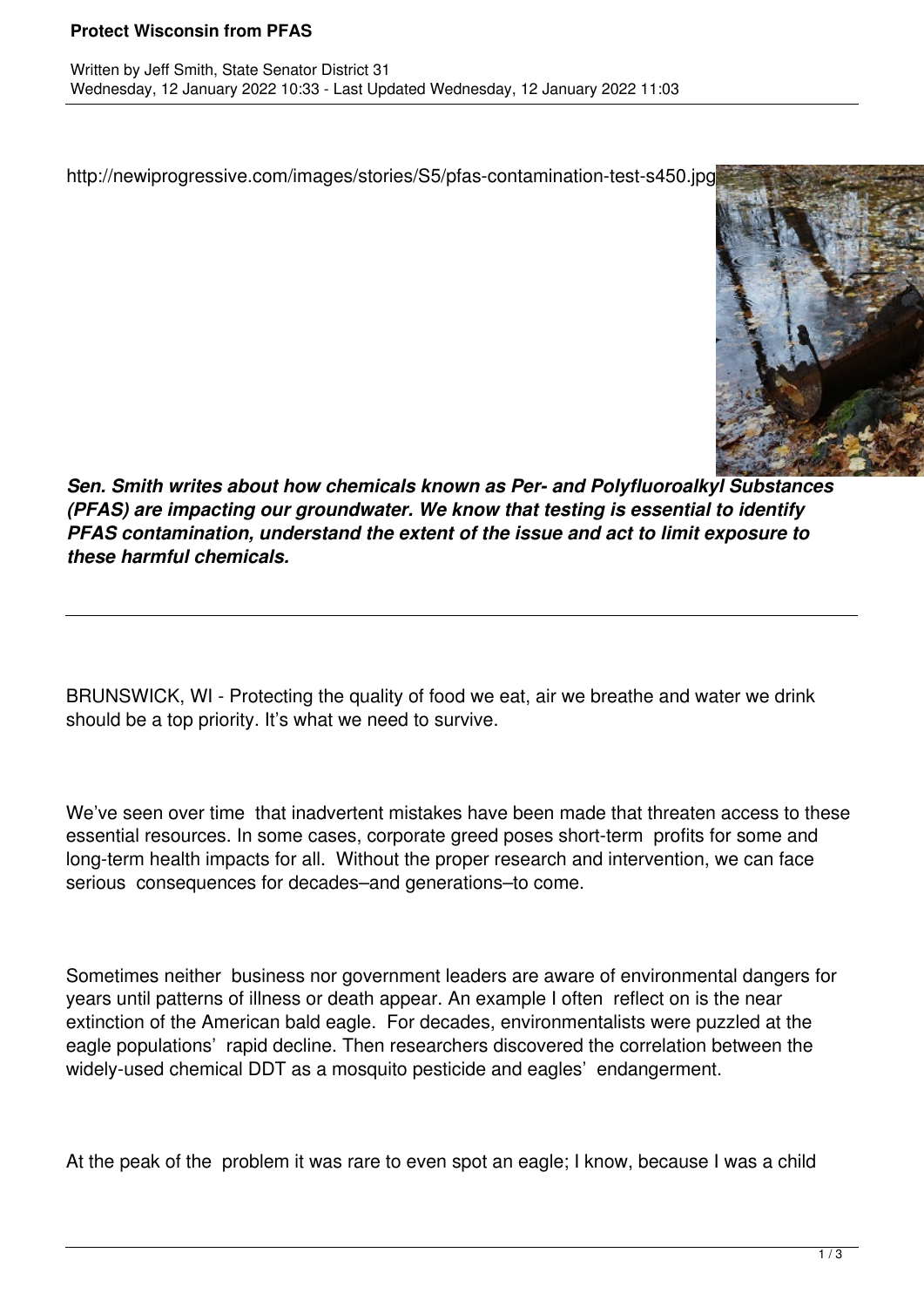## **Protect Wisconsin from PFAS**

when this was happening and got excited any time I saw one of these majestic birds flying overhead. Since Congress banned DDT in 1972, the resurgence of the eagle is one of the most amazing environmental success stories of the last several decades.

This is what's currently happening with Wisconsin's groundwater because of chemicals known as Per- and Polyfluoroalkyl Substances (PFAS). PFAS are also referred to as "forever chemicals" because they don't break down naturally in the environment and can stay in one's body for long periods of time. These chemicals produced in laboratories are used in products like food wrap, stain resistant carpeting, non-stick pans and water repellant clothing. PFAS are dangerous because they're in so many products and they're hazardous to humans, having been linked to certain cancers, liver damage, decrease in vaccine efficacy and more.

One product specifically highlights the widespread threat of PFAS: firefighting foam. As effective as the foam is in controlling a fire, it was found to be just as effective at contaminating our groundwater. After a fire incident, the foam was just washed off a road or airport runway entering into the ground. Eventually it was bound to end up in the groundwater. With approximately 97% of Wisconsin communities (equaling 70% of the state's population) dependent on groundwater for their water supply, this really is an alarming situation that we cannot ignore. It won't go away on its own.

Groundwater testing is essential to identify PFAS contamination, understand the extent of the issue and act to limit exposure to these harmful chemicals. Some communities have tested and found their wells to be contaminated; they've started taking action.



I had the opportunity to tour the wells in the City of Eau Claire where they found PFAS in seven of their sixteen wells last year. They knew they couldn't wait for politicians in Madison to fix the problem, so they implemented an impressive solution on their own. Eau Claire acted